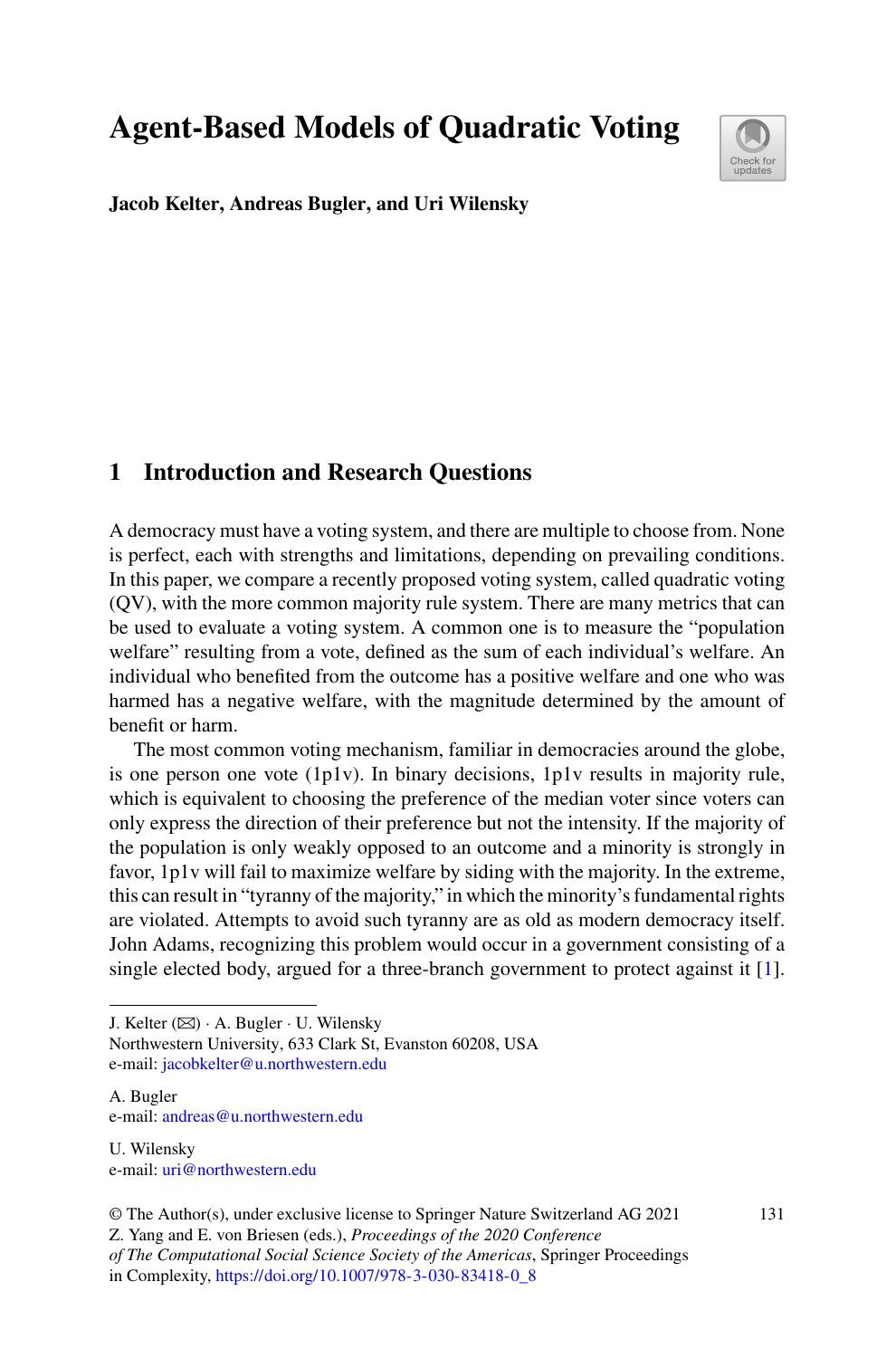Recently, an alternative voting mechanism known as quadratic voting (QV) has been proposed, aiming to maximize the aggregate welfare of a collective binary (yes/no) decision by allowing voters to express the intensity of their preferences, not just the direction [\[2,](#page-11-1) [3\]](#page-11-2).

In the original formulation of  $\overline{O}V$  [\[10\]](#page-11-3), votes are purchased for money at a cost of  $v^2$  dollars to cast *v* votes. The money raised is then divided evenly among voters and returned to them. On average, this results in the losing side of the vote gaining some money as consolation. Voting with money has the advantage of allowing citizens to make trade-offs between private goods and public goods. However, granting unequal voting power based on wealth is both politically and legally infeasible, even if it were desirable [\[4](#page-11-4)]. As an alternative, all voters can instead be allotted a certain number of voting credits to purchase votes. Upon reaching voting age, a citizen would be allotted a stock of voting credits and would subsequently receive an additional allotment at set intervals of time  $[4]$  $[4]$ . Each election, the voter can "purchase"  $\nu$  votes for a given referendum (or candidate) at a cost of  $v^2$  voting credits. Assuming a voter, *i*, has a quasi-linear utility for retaining voting credits for future referenda, then the voter's expected payoff is:

<span id="page-1-0"></span>
$$
expected payoff = p v_i u_i - v_i^2, \qquad (1)
$$

where  $p$  is the probability of a single vote flipping the outcome (known as the marginal pivotality),  $v_i$  is the number of votes purchased, and  $u_i$  is the voter's utility for the referendum (negative if in opposition). Differentiating with respect to votes shows that the voter maximizes payoff by buying votes proportionally to her utility. Voting rationally under QV thus requires voters to correctly determine their utility for a given outcome and to estimate the marginal pivotality of a vote.

Under ideal conditions, QV has been shown to optimize welfare. If all voters estimate the same marginal pivotality and vote rationally, then the sum of votes,  $\sum v_i$ , will have the same sign as the sum of utilities,  $\sum u_i$ , and the mechanism will maximize aggregate welfare (assuming all voters also correctly determined their utility). The question then becomes: how do we model the process of voters estimating marginal pivotality? One formulation of QV adopted the price-taking assumption [\[5,](#page-11-5) [6](#page-11-6)] that all voters simply agree on p and proved that QV is then the unique optimal vote buying mechanism [\[2](#page-11-1)]. The price-taking assumption is equivalent to assuming that all voters use exactly the same (or equivalent) processes for estimating marginal pivotality, regardless of what the process was. Although this is clearly unrealistic, it serves as a useful bound of optimality. Later work assumed that all voters know the distribution from which the population's utilities are drawn and use this information to estimate marginal pivotality. Under this particular shared process for determining marginal pivotality, although QV is not perfect, it is still superior to 1p1v in both infinite and finite populations in terms of welfare loss—the probability that a mechanism does not maximize welfare [\[7,](#page-11-7) [8\]](#page-11-8). These are valuable results, but it is difficult to extend the analytic methods used to obtain them for modeling more realistic voter knowledge and behaviors. Additionally, no results have been published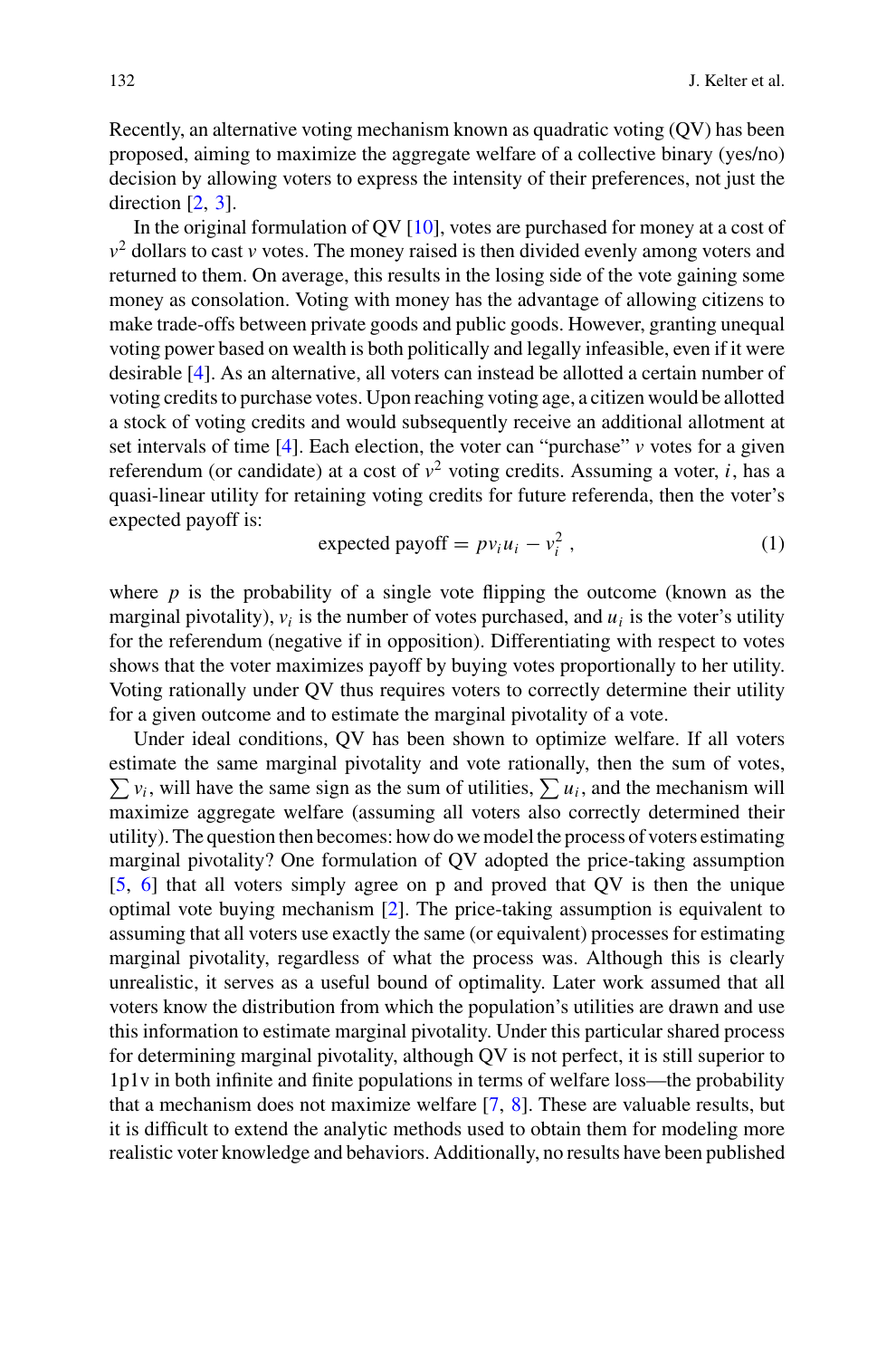for models of modified QV (mQV) in which voters have a fixed number of voting credits, despite this being the most likely scenario for real-world implementations of QV [\[9\]](#page-11-9).

We aim to investigate the performance of QV with more realistic voting behavior and variations of the QV mechanism. These can be difficult to model with the analytical tools used in previous QV research. Therefore, we employ agent-based methods for the modeling. Previous research on QV assumed highly idealized processes for voters determining marginal pivotality, and no models have been published for analyzing mQV. So, we investigate the following research questions: (1) How does variation in perceived marginal pivotality (PMP) affect the efficiency of QV in terms of welfare loss (WL)—the fraction of the time that the result of voting does not maximize welfare and (2) what are the patterns of WL under mQV in which people vote on multiple referenda at once with a fixed number of voting credits?

# **2 QV with Variance in Percieved Marginal Pivotality (PMP)**

#### <span id="page-2-0"></span>*2.1 Agent-Based Model of QV*

The model reported in this section builds on previous work investigating the efficiency of unmodified QV  $[7, 8]$  $[7, 8]$  $[7, 8]$  $[7, 8]$ . The critical assumption of QV compared to mQV is that voters are assumed to be able to purchase as many votes as they need to fully express the intensity of their preferences. At the same time, voters are assumed to have a quasi-linear value for retaining voting credits for future elections.

The purpose of this model is to investigate the performance of QV when voters do not all estimate the same marginal pivotality. Voters are the only agents in the agent-based model (ABM), and they are assigned utilities for the referendum under consideration. In one condition, utilities are normally distributed around zero (normal distribution condition). Different standard deviations for the normal distribution condition were tested and did not affect results. In the second condition (Prop 8 condition), utilities are calibrated following previous work [\[7,](#page-11-7) [10\]](#page-11-3) to model a "tyranny of the majority" situation based California's Proposition 8.

In a 2008 election in California, a referendum was held on Proposition 8, which proposed to ban same sex marriage. The resulting votes were 52% in favor to 48% opposed. Since the California election used the 1p1v system, the proposition passed. However, there is reason to doubt that this decision maximized the welfare of the voting population. Since lesbian, gay, bisexual or transgender (LGBT) people would be greatly affected by the decision, it is likely that they cared about the outcome significantly more than other voters. Thus, our intuitions might be that the outcome of the vote failed to maximize welfare. In the calibration to represent this scenario, the population is divided into four groups: Approximately 3.3% of the voting population is LGBT and single, and approximately 0.7% are members of LGBT couple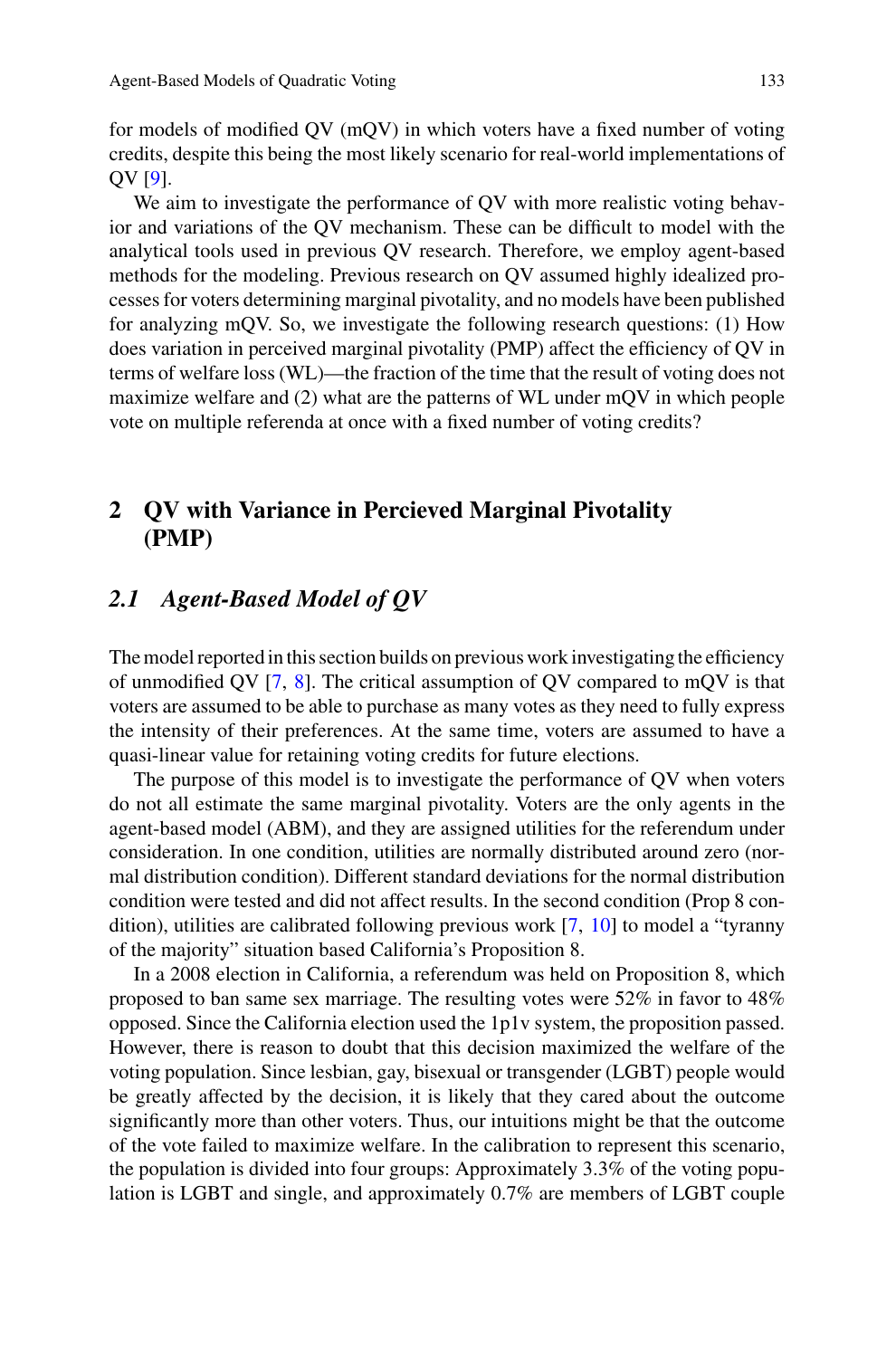<span id="page-3-0"></span>



households. These two groups are assumed to have average utilities equal to \$20,000 and \$100,000 respectively in opposition to Proposition 8 (see [\[7](#page-11-7)] for justifications of these numbers). Proposition 8 passed 52–48%, implying that an additional 44% of population beyond the LGBT community opposed it. This 44% and the remaining 52% who supported Proposition 8 are assumed to both have utilities of \$5000 on average, either in favor or in opposition to the proposition. More specifically, non-LGBT voters draw a utility from a uniform distribution between 0 and \$10,000, either in favor or against the proposition. LGBT singles draw a utility from a uniform distribution between \$5,000 and \$35,000, and members of LGBT couples draw a utility from a uniform distribution between \$20,000 and \$180,000. This results in a mean utility of \$960 against Proposition 8, while the median voter is in favor.

Each voter has a perceived marginal pivotality (PMP) drawn from a beta distribution bounded 0 to 1 (this value can be divided by a large number, e.g. 1000, to obtain more realistic values of  $p$ , but this is optional because it only scales vote numbers but not their proportions). We vary the variance of the beta distribution from 0 (all voters have the same PMP) to 0.083, at which point a beta distribution is essentially a uniform distribution from 0 to 1, as shown in Fig. [1.](#page-3-0) This distribution does not have deep theoretical or empirical justification. We use it because its lower bound is zero (marginal pivotality cannot be negative, as it is a probability) and it is approximately a normal distribution at low variances. Our model is agnostic as to how voters determine PMP, instead investigating the impact of variance in PMP on WL, regardless of how this variance came about. Voters cast votes rationally to maximize their utility by maximizing Eq. [1](#page-1-0) (with  $p$  replaced by  $p_i$ , the voter's PMP). Note that we assume voters perfectly estimate their own utility for the referendum.

We compare OV with rational voters to both 1p1v and to a OV scenario in which voters vote in the right direction according to their own utilities but with a random magnitude between 0 and 3. We call this QV-RDRM for "right direction random magnitude." QV-RDRM models a scenario in which voters can correctly determine whether or not a referendum will benefit them but have no ability to determine by how much. This is unlikely in practice, especially because a study of real people using QV to express opinions on a questionnaire found that votes were often approximately normally distributed [\[11\]](#page-11-10). Due to its implausibility, QV-RDRM serves as a useful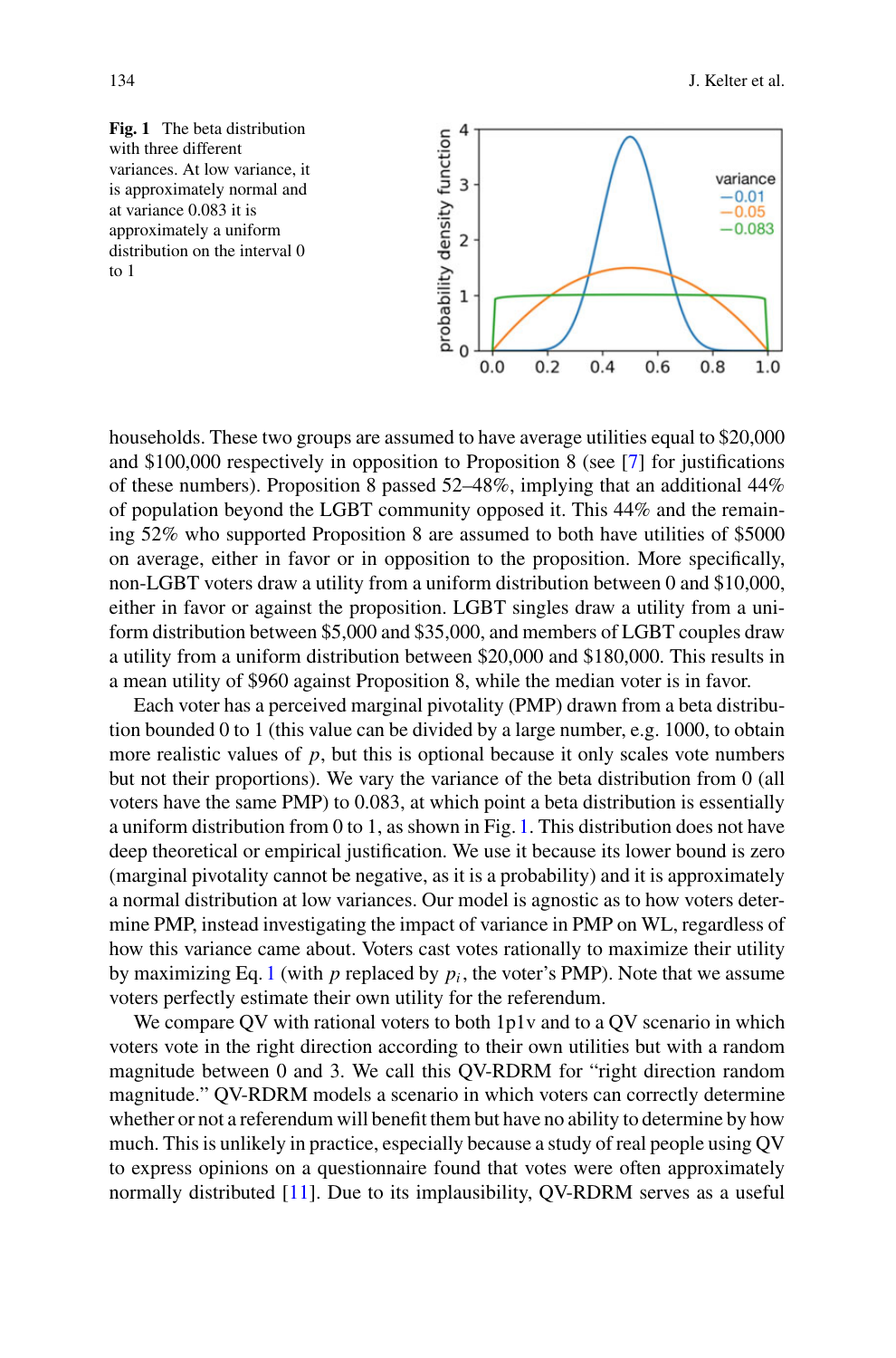

<span id="page-4-1"></span>**Fig. 2** Votes cast versus utility for (from left to right) 1p1v, QV with 0 variance in PMP, QV with variance in PMP equal to 0.05, and QV-RDRM

lower bound on possible outcomes from QV. The choice of a random magnitude between 0 and 3 is arbitrary. Different bounds for the random magnitude will change the results quantitatively, but not qualitatively.

We also vary population size from ten to 10,000. Each parameter combination was run [1](#page-4-0)000 times using models written in NetLogo  $[12]$ .<sup>1</sup> Welfare loss (WL) is calculated as the fraction of runs with negative aggregate payoff, *Pa*, which is the sum of each voter's utility multiplied by the sign of the vote outcome:  $P_a =$  $\sum_i (\text{sign}(\sum_j v_j)u_i).$ 

To aid in interpreting the results of the next section, Fig. [2](#page-4-1) shows voting behavior versus utility for a population of agents. Figure [2a](#page-4-1) shows voting behavior under 1p1v: those with positive utility vote  $+1$  and those with negative utility  $-1$  regardless of the magnitude of the utility. Figure [2b](#page-4-1) shows votes versus utility for QV when all voters have the exact same PMP; votes are linearly proportional to utility, ensuring that welfare is optimized. Figure [2c](#page-4-1) shows votes versus utility for QV when there is variance in voters' PMP. The best fit line is still a linear relationship, but there is considerable variance in votes cast for a given utility, especially for high-magnitude utilities. Figure [2d](#page-4-1) shows votes versus utility for QV-RDRM, in which all voters vote in the right direction given their utilities, but with a random magnitude.

#### *2.2 Results*

#### **2.2.1 Normal Distribution Condition**

In the normal distribution condition, WL does not depend on the population size for 1p1v, QV, or QV-RDRM. Figure [3](#page-5-0) plots theWL of QV versus variance of PMP for this condition along with the WL of 1p1v and QV-RDRM for reference. Unsurprisingly, WL of QV increases with increased variance in PMP, but even when PMP is a flat distribution between 0 and 1 (variance of 0.083), WL is significantly lower than 1p1v.

<span id="page-4-0"></span><sup>&</sup>lt;sup>1</sup> Source code for the models can be found at [https://github.com/jzkelter/qv.](https://github.com/jzkelter/qv)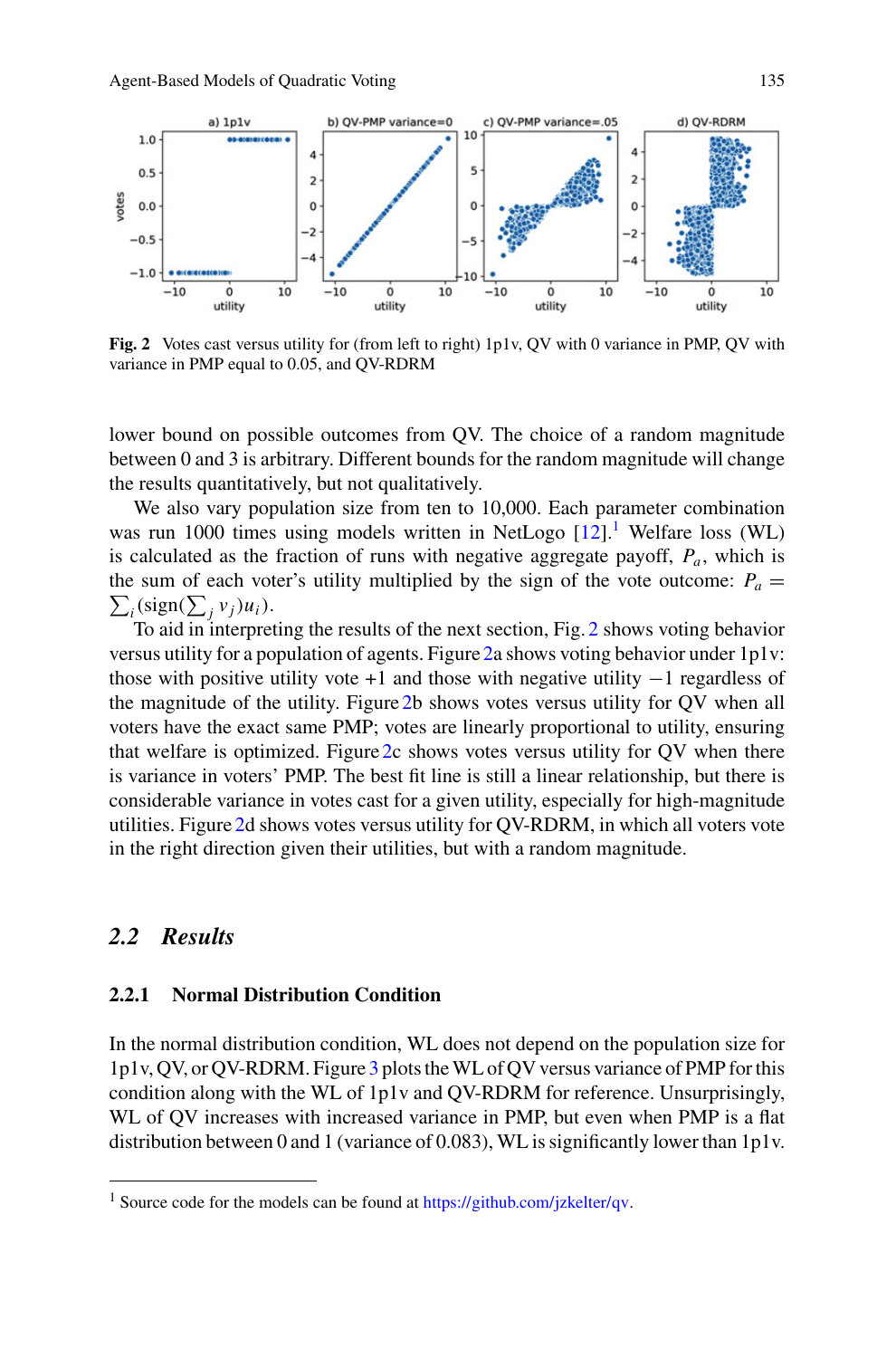<span id="page-5-0"></span>

QV-RDRM performs worse than 1p1v, because it is essentially 1p1v with random noise that sometimes flips the outcome from what it would have been under 1p1v. If 1p1v had a WL of 0.5, then the noise would not matter on average, but 1p1v only has a WL of approximately 0.2 in the normal distribution condition. So, the random noise in QV-RDRM worsens WL about 80% of the time and improves it only about 20% of the time. The exact amount that QV-RDRM underperforms 1p1v will depend on the distribution that random votes are drawn from, but the logic holds that QV-RDRM will, at best, be equivalent to 1p1v in the normal distribution condition.

#### **2.2.2 Prop 8 Condition**

In the Prop 8 calibration, WL depends on both the number of voters and the variance in PMP. Figure [4](#page-6-0) shows WL of 1p1v, QV-RDRM and QV versus number of voters. As expected, WL of 1p1v in this condition approaches one as the number of voters increases, because with a large number of voters, the median and mean utilities of the population match those of the sampling distribution with a very high probability, which have opposite signs for the Prop 8 calibration. With smaller numbers of voters, there is a significant chance that the sample drawn from the Prop 8 distribution will have a median and mean with the same sign, in which case, 1p1v maximizes utility. QV-RDRM performs similarly to 1p1v. Since QV-RDRM is essentially 1p1v with noise, as long as 1p1v has WL less than 0.5, QV-RDRM performs slightly worse than 1p1v. When the WL of 1p1v surpasses 0.5 at around 100 voters, then QV-RDRM performs slightly better than 1p1v.

In contrast, WL of QV (with rational voters) decreases with population size, reaching essentially zero with 1000 voters regardless of the variance in PMP. All WL for QV in this model is due to voters under/overestimating PMP. Figure [4](#page-6-0) also makes clear that even the worst performance of QV with rational voters is better than the best of 1p1v under these conditions.

These results confirm that QV is robust to variation of PMP (e.g., from imperfect information) under the assumptions that voters are still rational utility maximizing agents. This model still assumes that PMP does not depend on utility of the agents, for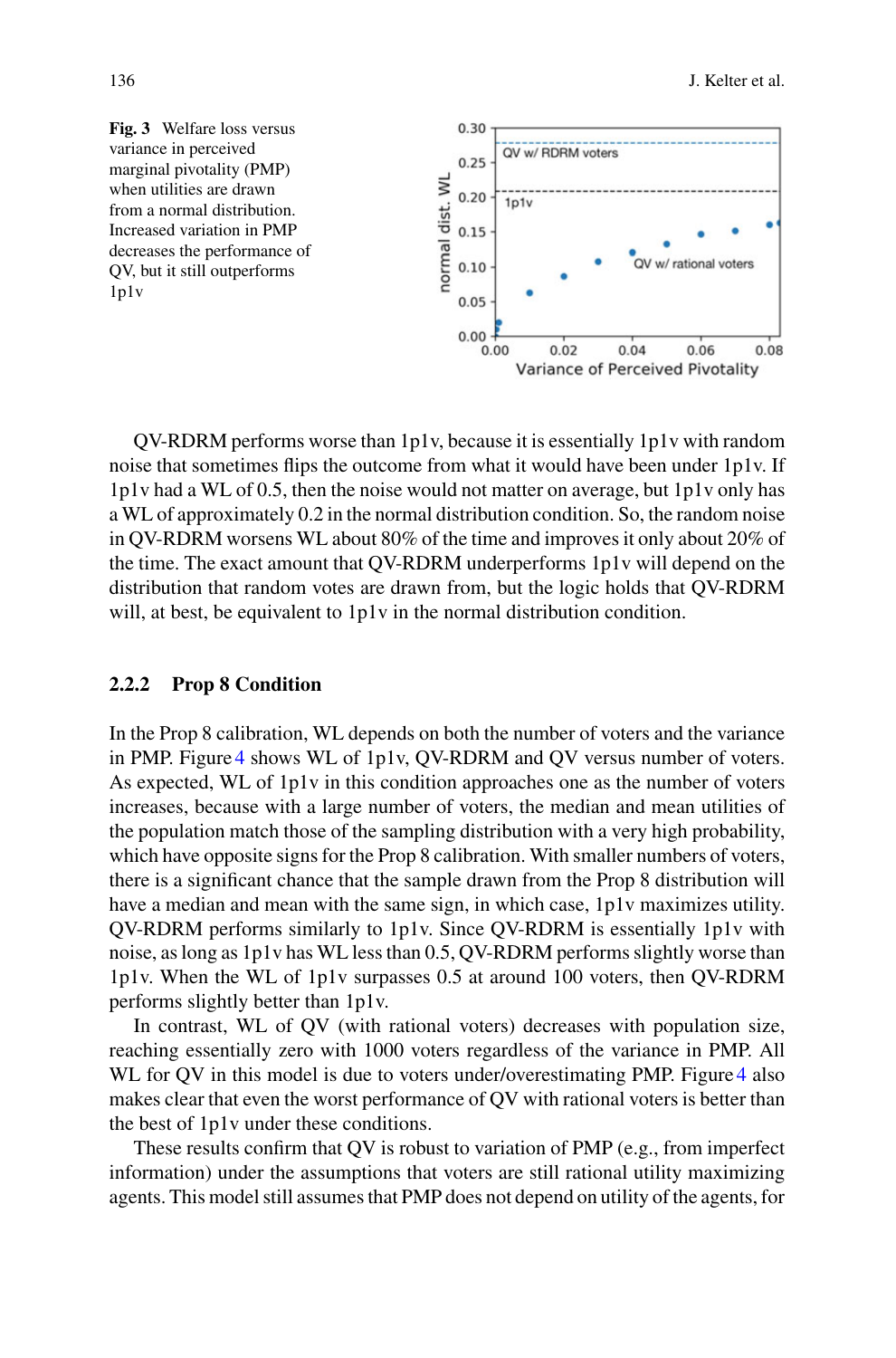<span id="page-6-0"></span>

example through heterogeneous social factors across preference groups. In essence, this model assumes all voters are homogeneous except for differences in utility. Even the variation in PMP in this model is only heterogeneous in the sense that agents have different values assigned randomly, but all agents still have PMP drawn from the same distribution.

# **3 Modified QV with Multiple Simultaneous Issues**

## *3.1 Agent-Based Model of mQV*

There are multiple potential versions of modified QV (mQV) [\[4\]](#page-11-4). In the version modeled here, each voter in the ABM is given a fixed number of voting credits to allocate among multiple referenda on a single ballot. This contrasts with other mQV proposals in which voters are given a fixed number of voting credits at set intervals (e.g., every 10 years) to use across elections as they see fit. We chose to model a version of mQV with a fixed number of voting credits for a single election for two reasons. First, this is the easiest to implement in the real world since it doesn't require a system to keep track of voters' voting credits over time, and, as it turns out, it is the version that has been tested "in the wild" to elicit preferences [\[11\]](#page-11-10). Second, it simplifies the model because voters don't have to make predictions about how much they will care about referenda on future ballots. Instead, voters only have to compare referenda on the current ballot.

The fact that voting credits cannot be saved for future elections breaks one of the assumptions of the original QV formulation: that voters have a quasi-linear value for retaining voting credits for future elections [\[2](#page-11-1)]. However, when voting on any given referendum, voters still want to retain voice credits for the remaining referenda on the ballot. More importantly, the fixed number of voting credits limits the ability of voters with very strong preferences to fully express them. It has already been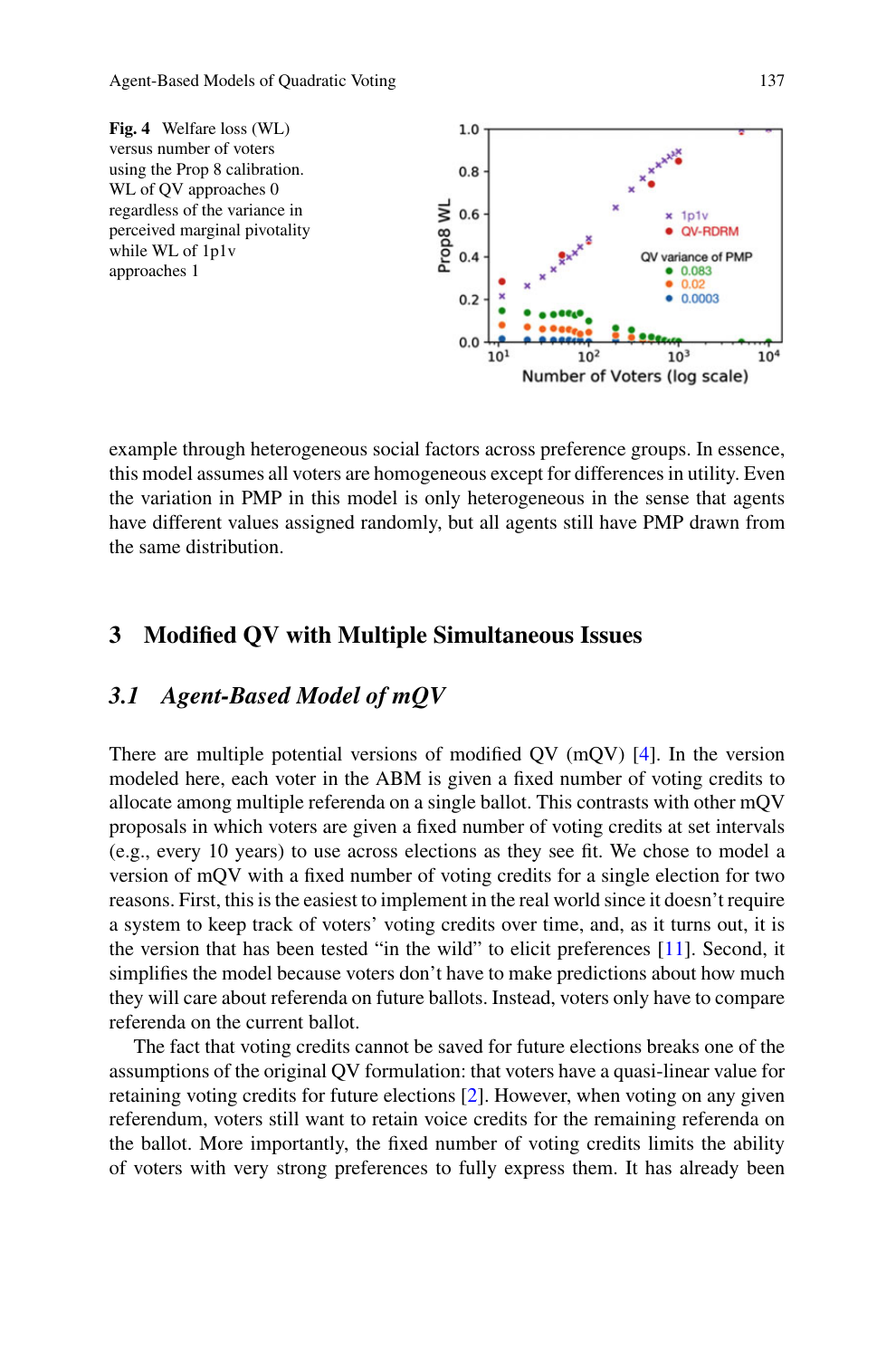

<span id="page-7-0"></span>**Fig. 5** Votes versus utility for mQV with **a** two, **b** five and **c** ten referenda on the ballot. **d** Shows Votes versus utility for two specific voters with ten referenda on the ballot, one of whom has a very high utility for one of the referenda

recognized that this will have some impact on the efficiency of mQV [\[4](#page-11-4)], but no quantitative models of the impact have been published.

Once again, voters are the only agents in the model. They are assigned a utility for each of the referenda under consideration. In the normal distribution condition, all utilities are drawn from a normal distribution centered at zero. In the Prop 8 condition, utilities for one of the referenda are drawn from the Prop 8 calibration described in Sect. [2.1](#page-2-0) while utilities for all other referenda are drawn from normal distributions.

The voters split their votes across referenda proportionally to their utilities without estimating marginal pivotality. This is equivalent to voters assuming they have the same marginal pivotality for each issue. We investigate the effect of the number of voters and the number of referenda on WL of mQV. WL is calculated as the fraction of runs with negative aggregate payoff for each issue. Each parameter combination was run 1000 times.

To aid in understanding the results, Fig. [5](#page-7-0) shows plots of votes versus utilities for mQV with various numbers of referenda using the Prop 8 calibration. If only one referendum is on the ballot, mQV is equivalent to 1p1v, because voters will use all of their voting credits for that single referendum. With only two referenda (shown in Fig. [5a](#page-7-0)), mQV looks like QV with variation in PMP for small utilities, but like 1p1v for large utilities. As the number of referenda increases (Fig. [5b](#page-7-0), c), the behavior of mQV approaches that of normal QV. However, even with 10 issues, the voters with the highest utilities are not able to vote proportionally to their utilities because of the limited number of voting credits as seen in Fig. [5c](#page-7-0). This is only compared to voters with lower utilities on all issues. High-utility voters still vote linearly with their utilities when looking at only their own votes, but since they have at least one high utility issue, the slope of their votes versus utility graph is smaller than that of a voter without any high utilities as shown in Fig. [5d](#page-7-0) (the blue line represents the high utility voter). When looking at the entire population in aggregate, it appears that high-utility voters are unable to vote linearly with utilities.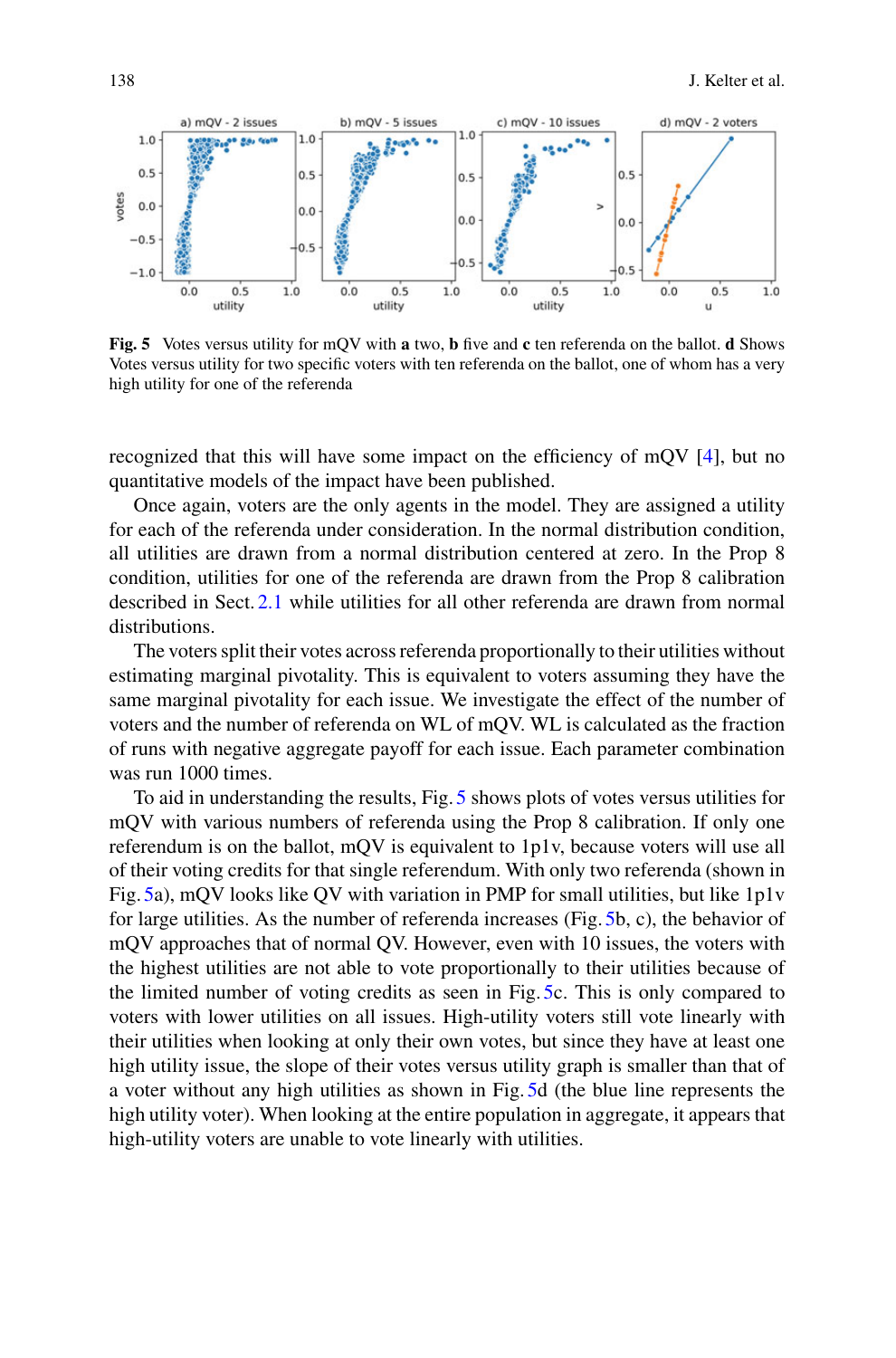#### *3.2 Results*

#### **3.2.1 Normal Distribution Condition**

When utilities for all issues are from the normal distribution condition, the WL once again does not depend on the population size for either  $1p1v$  or mOV. Figure [6](#page-8-0) shows the average WL of all referenda as the number of referenda varies for mQV, along with the WL of 1p1v for reference (which does not depend on the number of referenda). The WL of mQV decreases with the number of referenda, because as voters spread their votes among more referenda, their vote buying behavior on any single referendum approaches that of single-issue QV with retainable voting credits. Even with just two referenda, the WL of mQV is significantly lower than that of 1p1v. Of course, with just one referendum, mQV is equivalent to 1p1v, because each voter will just put all of their credits towards their preferred outcome on the single issue.

#### **3.2.2 Prop 8 Distribution Condition**

When utilities for one of the referenda are drawn from the Prop 8 calibration, WL depends on both the number of voters and the number of referenda. Figure [7](#page-9-0) shows WL for the Prop 8 calibrated referendum when utilities for all other referenda are drawn from the normal distribution condition. Having only one referendum is equivalent to 1p1v since voting credits are limited to this election. As expected under 1p1v, WL for the Prop 8 calibrated referendum approaches one with increasing population, because, with very high probability, the mean and median of the population will match those of the sampling distribution which have opposite signs. Since only 4% of the sampling distribution has strong utilities in the Prop 8 calibration, the smaller the population is, the more likely it is that there will not be many people with strong utilities, resulting in the mean and median utilities being of the same sign. For this reason, smaller populations lead to lower WL of 1p1v under the Prop 8 calibration.

<span id="page-8-0"></span>**Fig. 6** Welfare loss (WL) of mQV versus number of referenda with all utilities drawn from zero-centered normal distributions

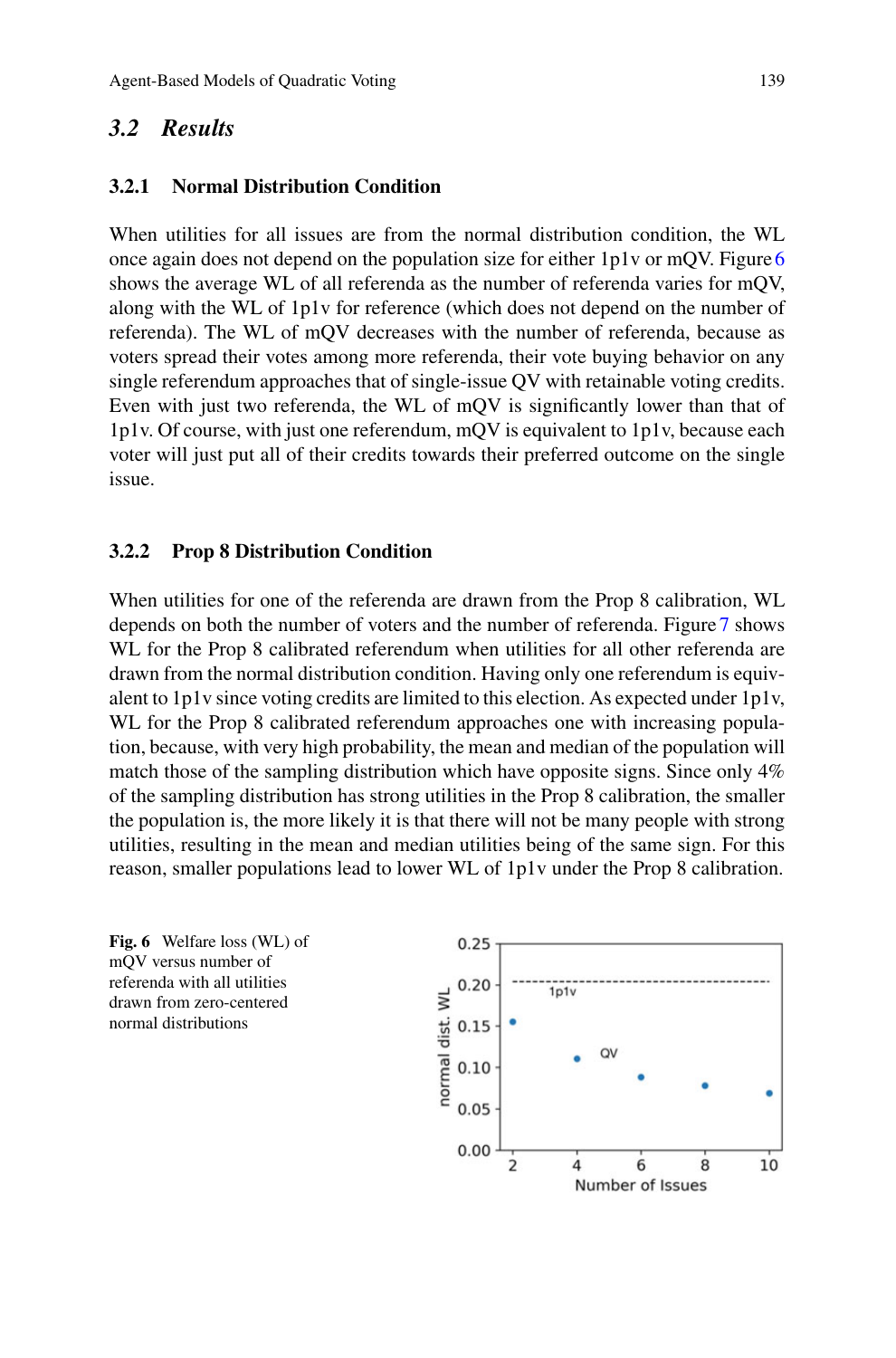<span id="page-9-0"></span>



The performance of mQV improves as the number of referenda increases, because voting behavior of the population approaches the ideal of being linear with utility, as seen earlier in Fig. [5.](#page-7-0) With ten referenda and 10,000 voters, WL is only about 5%. Surprisingly, even with six or more referenda, WL increases up until around 1000 voters before starting to decrease with the number of voters. This is due to the probability of there being enough high-utility voters to flip the sign of the mean utility to be opposite that of the median without there being enough to flip the sign of the total votes. If the number of voting credits were not restricted, then a voter who flipped the mean utility would be able to cast enough votes to flip the outcome as well, but with restricted voting credits this is not always the case. As the number of voters increases past 1,000, the probability that there will be enough high utility voters to flip the vote outcome increases and WL decreases. These results are of course specific to the Prop 8 calibration used, but they should be qualitatively similar to any situation in which the mean and median utilities have opposite signs.

# **4 Discussion and Future Work**

Our results confirm the superiority of single-issue QV over 1p1v for maximizing aggregate welfare even with large variations in perceived marginal pivotality. Additionally, we offer the first (as far as we know) formal model of mQV and confirm its superiority over 1p1v on all multi-issue referenda under both normal distribution and Prop 8 conditions.

We also revealed a potentially surprising relationship between WL and number of voters in Prop 8 calibrations of mQV, in which WL increases with the number of voters up until about 1,000 before decreasing with the number of voters. In some ways this can be considered an artifact of the model construction. With small populations, it is likely that not enough high utility voters are drawn from the utility distribution to make the mean and median utilities different signs, in which case both mQV and 1p1v maximize utility.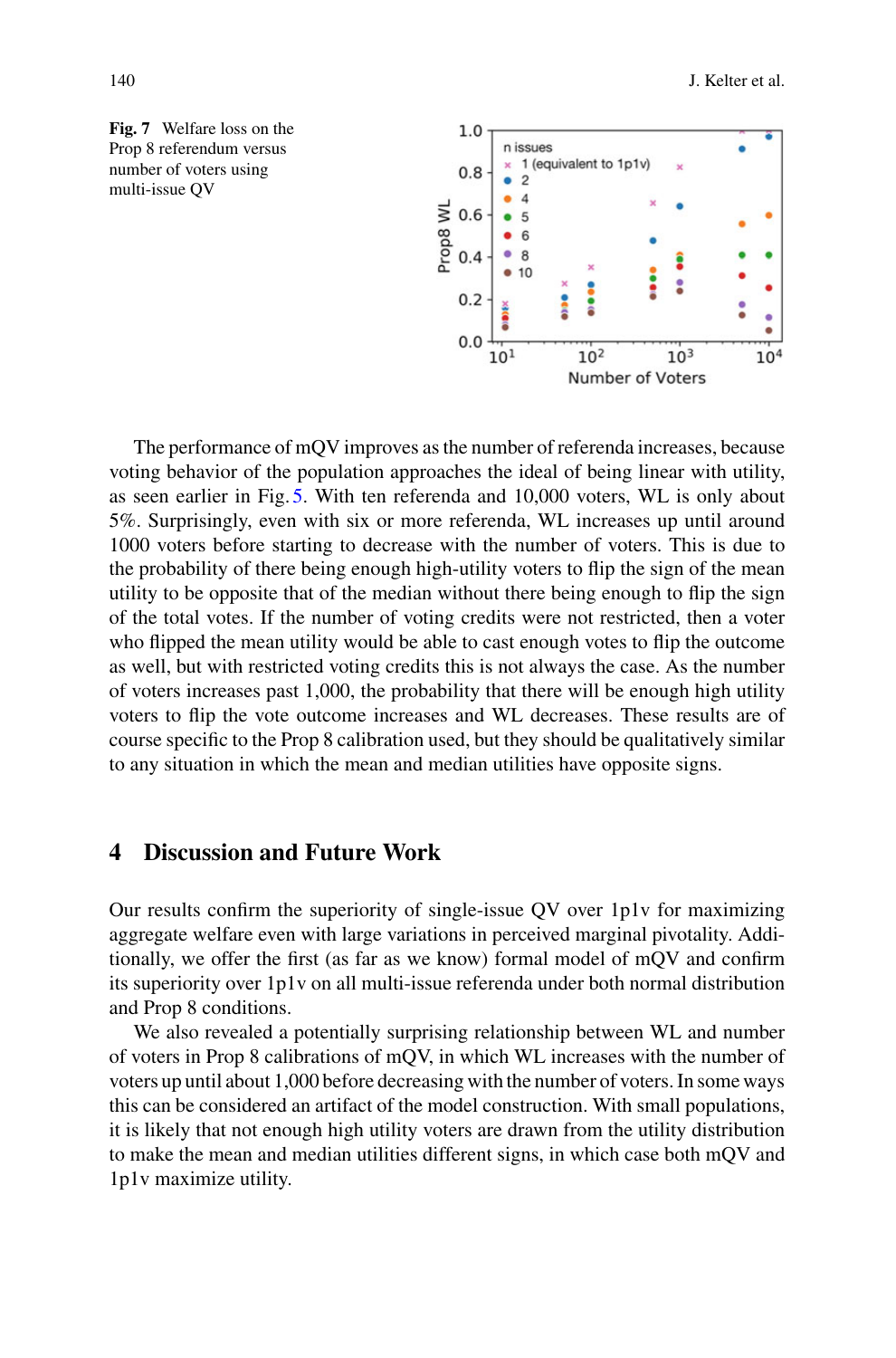These results further strengthen the case for some form of QV over 1p1v for collective binary decision making. Even with large amounts of noise in perceived marginal pivotality, QV produced lower welfare loss than 1p1v in our models, regardless of the number of voters and the utility distribution used. The only case in which QV performed worse than 1p1v was under the assumption that voters cast votes in the right direction according to their utilities, but with completely random magnitudes. Even with this unrealistic assumption, QV only slightly underperforms 1p1v. Barring other factors, this suggests QV will perform similarly to 1p1v in the worst case and significantly better than 1p1v in the best case.

However, there are other factors to consider, which we plan to investigate in future work. First, our mQV results are based on the assumption that voters do not estimate marginal pivotality for each referendum. A psychologically and socially plausible mechanism for voters to estimate their marginal pivotality, for example from information about peers and polls, could lead to significantly different outcomes. Second, we assumed that voters have perfect information about their own utilities (except in QV-RDRM), but it is perfectly possible for voters to think a policy will benefit them when it will not. A model in which voters have perceived utility for a referendum which can differ from the actual value they will experience if the referendum is implemented is another important future research direction. Third, we assumed in both of our models that utility and PMP are uncorrelated. In the real world it is likely that both would be influenced by social processes of peer influence and signaling. In essence, the models presented here (and all previous models of QV) are models of socially isolated voters, uninfluenced by any social milieu. Social processes leading to even a small correlation between utility and PMP could drastically change the outcomes of QV. Finally, it has been suggested that real world voting behavior under QV would be mostly determined by social and psychological factors rather than pure instrumental rationality [\[13](#page-11-12)]. This warrants an investigation of the results for various heuristic voting rules beyond the unrealistic "right direction random magnitude" heuristic analyzed here.

In future work, we intend to address the above issues by modelling the effects on QV of various psychological and social factors such as (a) having voters calculate PMP from peers and polling information for mQV elections, (b) including a model of voter turnout which can depend on both individual utility and social influence, (c) giving voters perceived utilities that are affected by social factors such as advertising and peer influence and which may not align with their true utilities, and (d) giving voters realistic heuristic voting rules that are not based on strict utility-maximizing calculations.